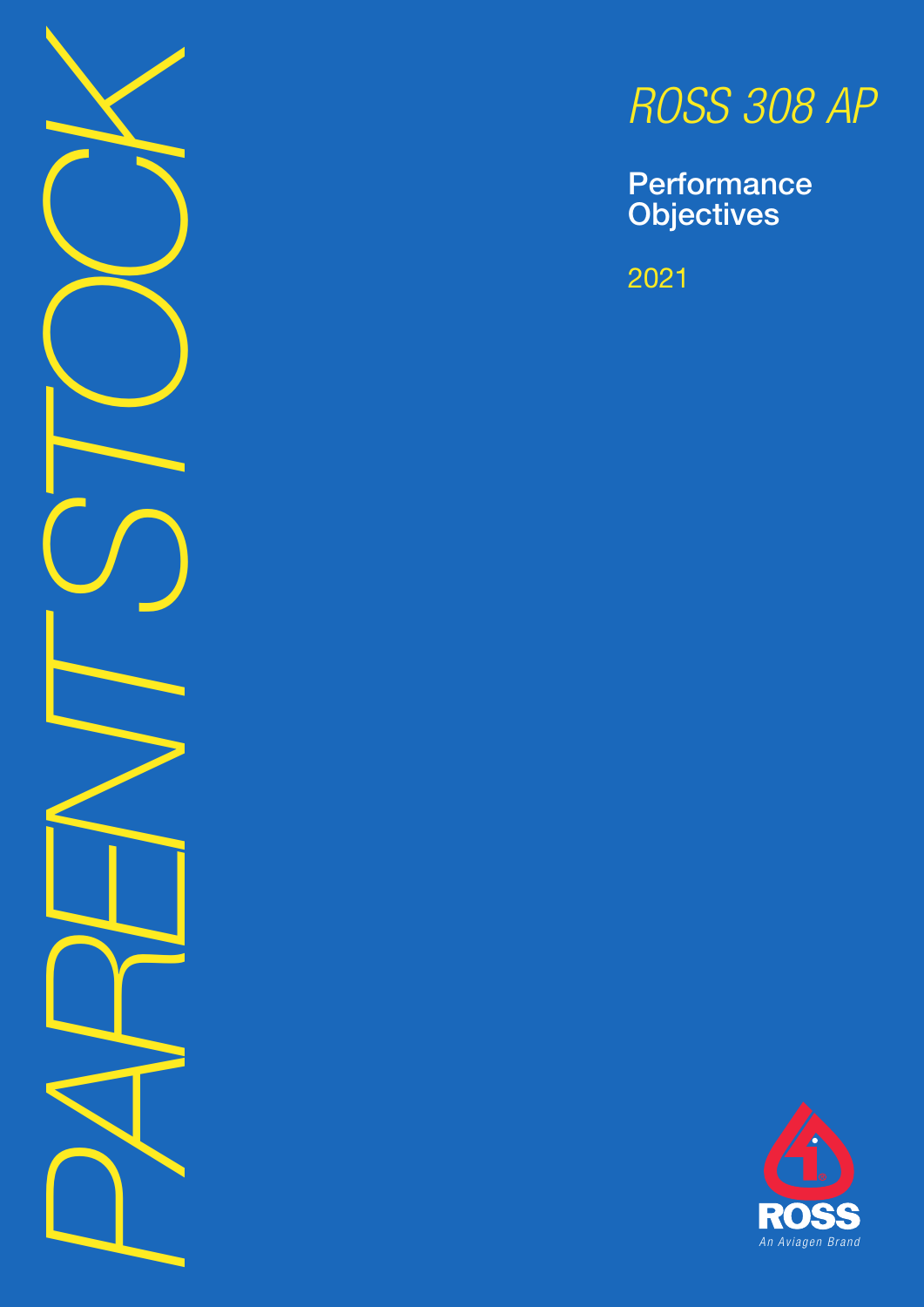# Introduction

This booklet contains the performance objectives for the Ross® 308 AP parent stock and should be used in conjunction with the Ross Parent Stock Management Handbook and the Ross 308 AP Management Supplement.

## **Performance**

Poultry production is a global activity, but across the world there are differing management strategies adapted to local conditions.

These performance objectives are for birds that receive the first light stimulation **after** 21 weeks (147 days) of age. This is the most common strategy used worldwide as it gives distinct advantages in early egg size, chick number, and broiler chick quality.

Achieving the genetic potential of the birds depends on:

- Management to provide birds with their required environment.
- A dietary regime that provides the appropriate nutrients.
- Effective biosecurity and disease control.

If any one of these elements is sub-optimal, performance will suffer. The three sectors, environment, nutrition and health, are also interdependent. A problem in any one will result in a negative response by the bird to the other factors.

Data contained within this booklet indicates the performance that can be achieved under good management and environmental conditions and should therefore be regarded as "Performance Objectives" and not specifications. In practice, variations in performance may occur for a wide variety of reasons. For example, feed consumption can be affected significantly by form of feed, energy level, and house temperature.

While every attempt has been made to ensure the accuracy and relevance of the information presented, Aviagen<sup>®</sup> accepts no liability for the consequences of using this information to manage parent stock.

All weight measurements are shown in both metric (kg/g) and imperial (b/oz) to reflect the global nature of this publication.

In the tables, values are rounded. This may result in small inaccuracies when using the objectives to calculate other performance statistics.

For further information on the management of Ross stock, please contact your local Ross representative.

# **Contents**

| 03 | <b>Performance Summary</b>               |
|----|------------------------------------------|
| 04 | Male Body Weight and Feeding Program     |
| 05 | Female Body Weight and Feeding Program   |
| 06 | Female Feeding into Lay                  |
| 07 | <b>Weekly Egg Production</b>             |
| 08 | Weekly Hatchability and Chick Production |
| 09 | Weekly Egg Weight and Egg Mass           |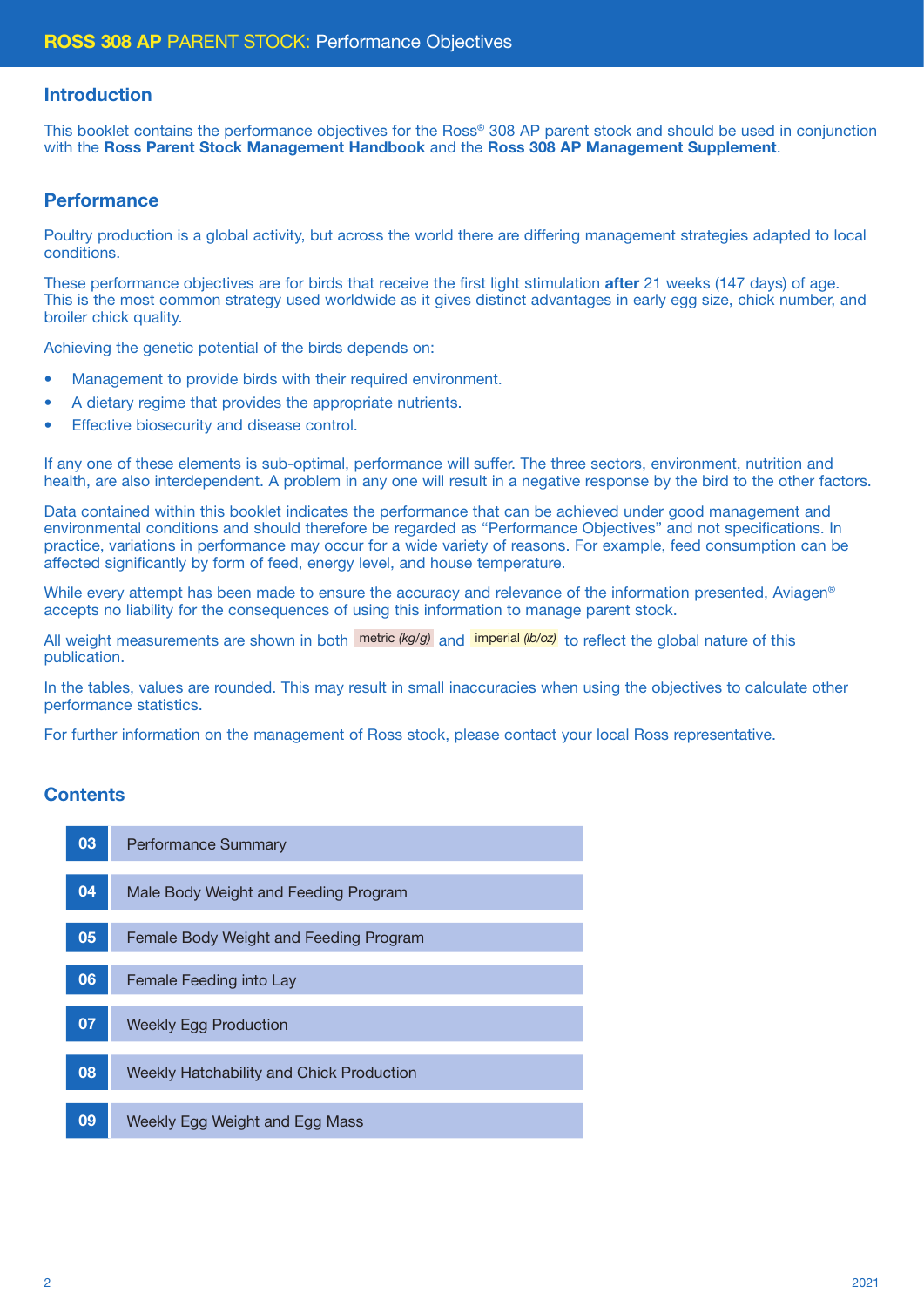# Performance Summary

The figures below are for birds light-stimulated after 21 weeks (147 days of age).

# Summary of 40 weeks of production.

| Age at depletion (days)<br>(weeks)                         | 448<br>64 | 448<br>64 |
|------------------------------------------------------------|-----------|-----------|
| Total Eggs (HHA*)                                          | 181.8     | 181.8     |
| Hatching Eggs (HHA*)                                       | 174.9     | 174.9     |
| Chicks/female housed at 175 days (25 weeks)                | 148.8     | 148.8     |
| Hatchability %                                             | 85.1      | 85.1      |
| Age at 5% Production (days)<br>(weeks)                     | 175<br>25 | 175<br>25 |
| Peak Production %                                          | 86.5      | 86.5      |
| Body weight at 175 days (25 weeks)                         | 3080 g    | $6.8$ lb  |
| Body weight at depletion                                   | 4175 g    | $9.2$ lb  |
| Liveability % (rearing period)                             | 95-96     | 95-96     |
| Liveability % (laying period)                              | 92        | 92        |
| Feed/100 Chicks**<br>day old -448 days (0-64 weeks)        | 37.8 kg   | 83.3 lb   |
| Feed/100 Hatching Eggs**<br>day old -448 days (0-64 weeks) | 32.2 kg   | 71.0 lb   |

KEY (kg/g) *– metric measurement* (lb/oz) *– imperial measurement*

\* Hen-Housed Average.

\*\* Feed amounts expressed in the table do not include male feed allocations.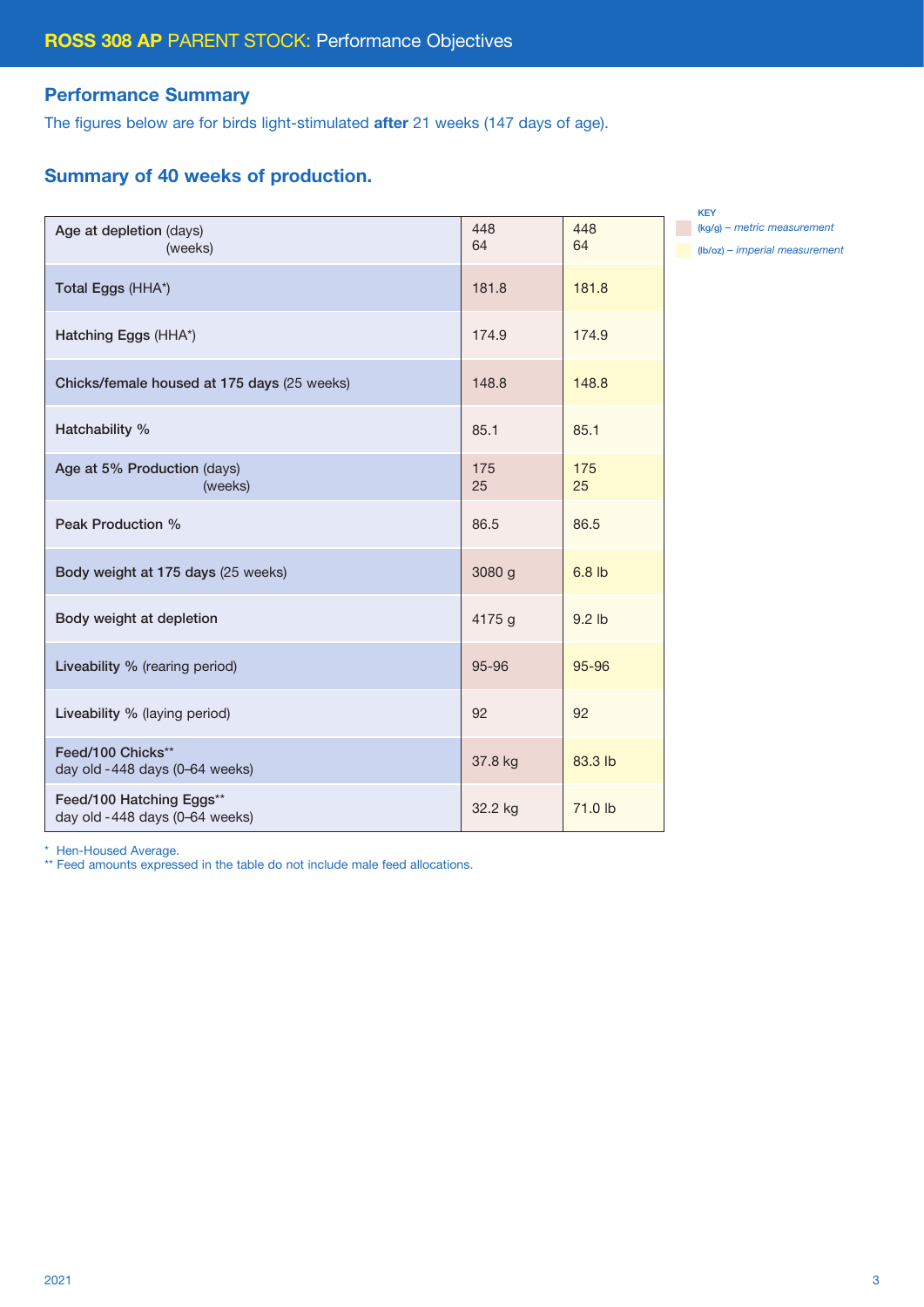# Male Body Weight and Feeding Program

| Age            | Age            | Body   | Weekly | Feed         | Body   | Weekly | Feed                            | Energy Intake    |
|----------------|----------------|--------|--------|--------------|--------|--------|---------------------------------|------------------|
| (days)         | (weeks)        | Weight | Gain   | (g/bird/day) | Weight | Gain   | $(\frac{1}{100}/\frac{day}{x})$ | (kcal/bird/day)* |
|                |                | (g)    | (g)    |              | (lb)   | (Ib)   |                                 |                  |
| Day old        | $\mathbf 0$    | 40     |        | ad lib       | 0.09   |        | ad lib                          | ad lib           |
| $\overline{7}$ | 1              | 150    | 110    | 33           | 0.33   | 0.24   | 7.2                             | 92               |
| 14             | $\overline{c}$ | 320    | 170    | 42           | 0.71   | 0.38   | 9.3                             | 118              |
| 21             | 3              | 525    | 205    | 49           | 1.16   | 0.45   | 10.8                            | 137              |
| 28             | 4              | 755    | 230    | 54           | 1.66   | 0.50   | 11.9                            | 152              |
| 35             | 5              | 945    | 190    | 58           | 2.08   | 0.42   | 12.8                            | 162              |
| 42             | 6              | 1130   | 185    | 61           | 2.49   | 0.41   | 13.4                            | 170              |
| 49             | $\overline{7}$ | 1280   | 150    | 63           | 2.82   | 0.33   | 13.9                            | 177              |
| 56             | 8              | 1420   | 140    | 65           | 3.13   | 0.31   | 14.4                            | 183              |
|                |                |        |        |              |        |        |                                 |                  |
| 63             | 9              | 1545   | 125    | 67           | 3.41   | 0.28   | 14.8                            | 188              |
| 70             | 10             | 1670   | 125    | 69           | 3.68   | 0.27   | 15.3                            | 194              |
| 77             | 11             | 1795   | 125    | 72           | 3.96   | 0.28   | 15.8                            | 200              |
| 84             | 12             | 1920   | 125    | 74           | 4.23   | 0.27   | 16.4                            | 208              |
| 91             | 13             | 2045   | 125    | 77           | 4.51   | 0.28   | 17.0                            | 216              |
| 98             | 14             | 2170   | 125    | 80           | 4.78   | 0.27   | 17.6                            | 224              |
| 105            | 15             | 2295   | 125    | 83           | 5.06   | 0.28   | 18.4                            | 233              |
| 112            | 16             | 2420   | 125    | 87           | 5.34   | 0.28   | 19.1                            | 243              |
| 119            | 17             | 2560   | 140    | 90           | 5.64   | 0.30   | 19.8                            | 252              |
| 126            | 18             | 2715   | 155    | 93           | 5.99   | 0.35   | 20.6                            | 262              |
| 133            | 19             | 2875   | 160    | 98           | 6.34   | 0.35   | 21.5                            | 273              |
| 140            | 20             | 3035   | 160    | 102          | 6.69   | 0.35   | 22.5                            | 286              |
|                |                |        |        |              |        |        |                                 |                  |
| 147            | 21             | 3195   | 160    | 107          | 7.04   | 0.35   | 23.5                            | 299              |
| 154            | 22             | 3355   | 160    | 112          | 7.40   | 0.36   | 24.7                            | 313              |
| 161            | 23             | 3515   | 160    | 118          | 7.75   | 0.35   | 26.0                            | 330              |
| 168            | 24             | 3675   | 160    | 121          | 8.10   | 0.35   | 26.7                            | 340              |
| 175            | 25             | 3825   | 150    | 123          | 8.43   | 0.33   | 27.1                            | 344              |
| 182            | 26             | 3960   | 135    | 124          | 8.73   | 0.30   | 27.4                            | 348              |
| 189            | 27             | 4035   | 75     | 125          | 8.90   | 0.17   | 27.6                            | 351              |
| 196            | 28             | 4090   | 55     | 126          | 9.02   | 0.12   | 27.8                            | 353              |
| 203            | 29             | 4120   | 30     | 127          | 9.08   | 0.06   | 28.0                            | 355              |
| 210            | 30             | 4150   | 30     | 128          | 9.15   | 0.07   | 28.1                            | 357              |
| 217            | 31             | 4180   | 30     | 128          | 9.22   | 0.07   | 28.3                            | 360              |
| 224            | 32             | 4210   | 30     | 129          | 9.28   | 0.06   | 28.5                            | 362              |
| 231            | 33             | 4240   | 30     | 130          | 9.35   | 0.07   | 28.7                            | 365              |
| 238            | 34             | 4270   | 30     | 131          | 9.41   | 0.06   | 28.9                            | 367              |
| 245            | 35             | 4300   | 30     | 132          | 9.48   | 0.07   | 29.1                            | 370              |
| 252            |                | 4330   | 30     | 133          | 9.55   | 0.07   | 29.3                            | 372              |
|                | 36<br>37       | 4360   |        | 134          |        |        |                                 |                  |
| 259            |                |        | 30     |              | 9.61   | 0.06   | 29.5                            | 375              |
| 266            | 38             | 4390   | 30     | 135          | 9.68   | 0.07   | 29.7                            | 377              |
| 273            | 39             | 4420   | 30     | 136          | 9.74   | 0.06   | 29.9                            | 380              |
| 280            | 40             | 4450   | 30     | 136          | 9.81   | 0.07   | 30.1                            | 382              |
| 287            | 41             | 4480   | 30     | 137          | 9.88   | 0.07   | 30.3                            | 384              |
| 294            | 42             | 4510   | $30\,$ | 138          | 9.94   | 0.06   | 30.5                            | 387              |
| 301            | 43             | 4540   | 30     | 139          | 10.01  | 0.07   | 30.6                            | 389              |
| 308            | 44             | 4570   | 30     | 140          | 10.08  | 0.07   | 30.8                            | 392              |
| 315            | 45             | 4600   | 30     | 141          | 10.14  | 0.06   | 31.0                            | 394              |
| 322            | 46             | 4630   | 30     | 141          | 10.21  | 0.07   | 31.2                            | 396              |
| 329            | 47             | 4660   | 30     | 142          | 10.27  | 0.06   | 31.4                            | 398              |
| 336            | 48             | 4690   | 30     | 143          | 10.34  | 0.07   | 31.5                            | 401              |
| 343            | 49             | 4720   | 30     | 144          | 10.41  | 0.07   | 31.7                            | 403              |
| 350            | 50             | 4750   | 30     | 145          | 10.47  | 0.06   | 31.9                            | 405              |
| 357            | 51             | 4780   | 30     | 145          | 10.54  | 0.07   | 32.1                            | 407              |
|                |                |        |        |              |        |        |                                 |                  |
| 364            | 52             | 4810   | 30     | 146          | 10.60  | 0.06   | 32.2                            | 409              |
| 371            | 53             | 4840   | 30     | 147          | 10.67  | 0.07   | 32.4                            | 411              |
| 378            | 54             | 4870   | 30     | 148          | 10.74  | 0.07   | 32.5                            | 413              |
| 385            | 55             | 4900   | 30     | 148          | 10.80  | 0.06   | 32.7                            | 415              |
| 392            | 56             | 4930   | 30     | 149          | 10.87  | 0.07   | 32.8                            | 417              |
| 399            | 57             | 4960   | 30     | 150          | 10.93  | 0.06   | 33.0                            | 419              |
| 406            | 58             | 4990   | 30     | 150          | 11.00  | 0.07   | 33.1                            | 421              |
| 413            | 59             | 5020   | 30     | 151          | 11.07  | 0.07   | 33.3                            | 422              |
| 420            | 60             | 5050   | 30     | 151          | 11.13  | 0.06   | 33.4                            | 424              |
| 427            | 61             | 5080   | 30     | 152          | 11.20  | 0.07   | 33.5                            | 426              |
| 434            | 62             | 5110   | 30     | 153          | 11.27  | 0.07   | 33.6                            | 427              |
| 441            | 63             | 5140   | 30     | 153          | 11.33  | 0.06   | 33.7                            | 429              |
| 448            | 64             | 5170   | 30     | 154          | 11.40  | 0.07   | 33.9                            | 430              |
|                |                |        |        |              |        |        |                                 |                  |

KEY

*(kg/g) – metric measurement (lb/oz) – imperial measurement*

\*Feed quantities are a guide only, based on recommended dietary energy levels of 2800 kcal ME/kg (1270 kcal ME/lb). Adjustments must be made to reflect feeding differing energy levels.

### **NOTES**

*Body weights are those 4-6 hours after feeding.*

*This profile allows the male to reach sexual maturity by female first egg. Weekly body-weight gain beyond 28 weeks (196 days) should average approximately 30 g (0.06-0.07 lb).*

*Field performance has shown that this practice ensures that the body condition of the males is not compromised so they will maintain the best possible fertility levels.*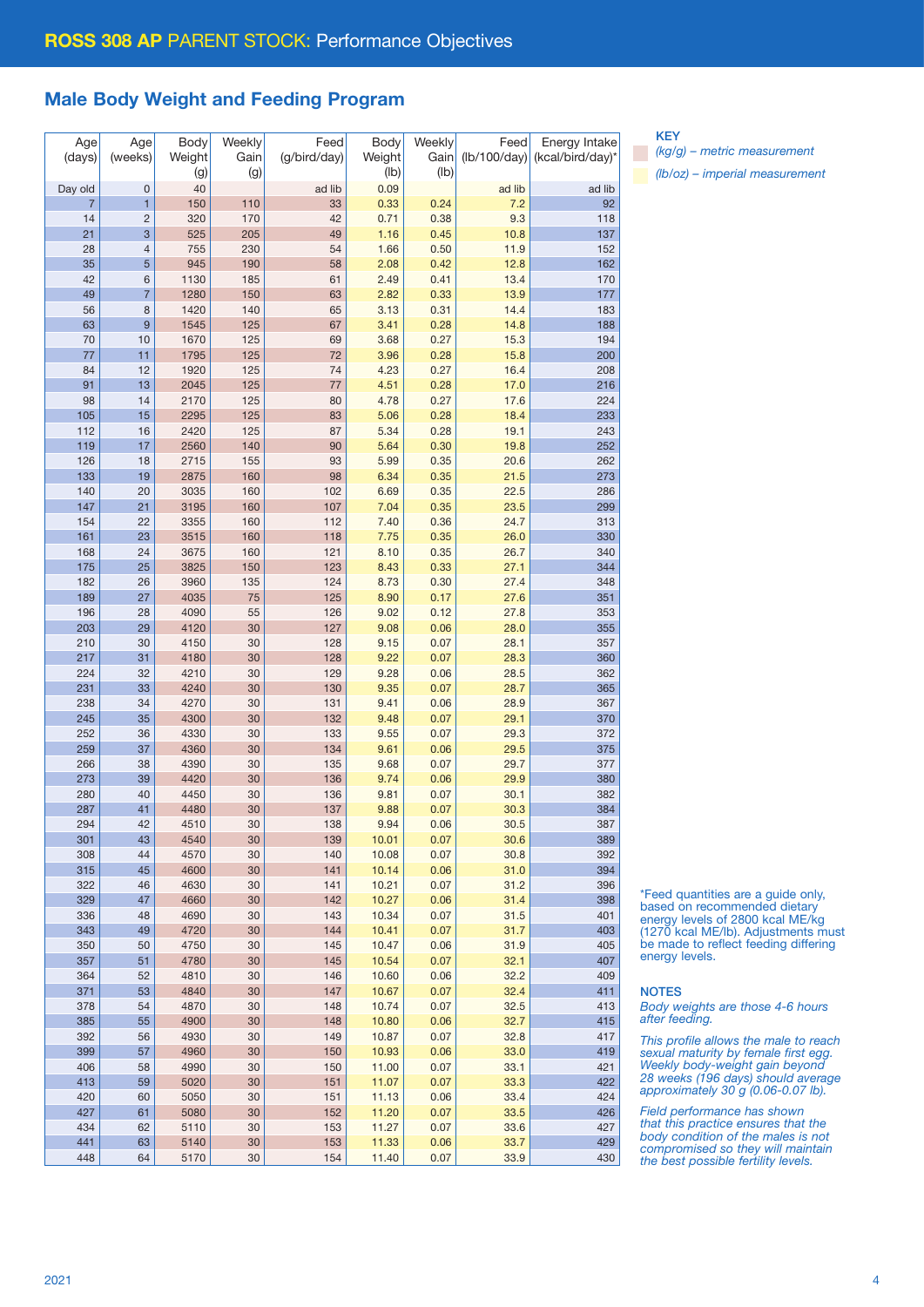# Female Body Weight and Feeding Program

| Age            | Age            | Body   | Weekly | Feed         | Body   | Weekly | Feed         | Energy Intake    |
|----------------|----------------|--------|--------|--------------|--------|--------|--------------|------------------|
| (days)         | (weeks)        | Weight | Gain   | (g/bird/day) | Weight | Gain   | (lb/100/day) | (kcal/bird/day)* |
|                |                | (g)    | (g)    |              | (Ib)   | (lb)   |              |                  |
| Day old        | $\mathbf 0$    | 40     |        | ad lib       | 0.09   |        | ad lib       | ad lib           |
| $\overline{7}$ | 1              | 145    | 105    | 22           | 0.32   | 0.23   | 5.0          | 63               |
| 14             | $\overline{c}$ | 260    | 115    | 27           | 0.57   | 0.25   | 6.0          | 76               |
| 21             | 3              | 380    | 120    | 30           | 0.84   | 0.27   | 6.7          | 85               |
| 28             | 4              | 490    | 110    | 33           | 1.08   | 0.24   | 7.3          | 92               |
| 35             | 5              | 590    | 100    | 36           | 1.30   | 0.22   | 7.8          | 99               |
|                |                |        |        |              |        |        |              |                  |
| 42             | 6              | 680    | 90     | 38           | 1.50   | 0.20   | 8.4          | 107              |
| 49             | $\overline{7}$ | 770    | 90     | 41           | 1.70   | 0.20   | 9.1          | 115              |
| 56             | 8              | 860    | 90     | 44           | 1.90   | 0.20   | 9.8          | 124              |
| 63             | 9              | 950    | 90     | 47           | 2.09   | 0.19   | 10.5         | 133              |
| 70             | 10             | 1040   | 90     | 51           | 2.29   | 0.20   | 11.2         | 142              |
| 77             | 11             | 1130   | 90     | 54           | 2.49   | 0.20   | 11.9         | 151              |
| 84             | 12             | 1220   | 90     | 57           | 2.69   | 0.20   | 12.6         | 161              |
| 91             | 13             | 1315   | 95     | 62           | 2.90   | 0.21   | 13.6         | 173              |
| 98             | 14             | 1425   | 110    | 66           | 3.14   | 0.24   | 14.5         | 185              |
| 105            | 15             | 1535   | 110    | 71           | 3.38   | 0.24   | 15.6         | 198              |
| 112            | 16             | 1655   | 120    | 76           | 3.65   | 0.27   | 16.7         | 212              |
| 119            | 17             | 1785   | 130    | 80           | 3.94   | 0.29   | 17.7         | 224              |
| 126            | 18             | 1915   | 130    | 85           | 4.22   | 0.28   | 18.8         | 239              |
| 133            | 19             | 2060   | 145    | 91           | 4.54   | 0.32   | 20.0         | 254              |
| 140            | 20             | 2215   | 155    | 98           | 4.88   | 0.34   | 21.7         | 275              |
| 147            | 21             | 2400   | 185    | 104          | 5.29   | 0.41   | 22.9         | 291              |
| 154            | 22             | 2575   | 175    | 109          | 5.68   | 0.39   | 23.9         | 304              |
| 161            | 23             | 2745   | 170    | 113          | 6.05   | 0.37   | 24.9         | 317              |
| 168            | 24             | 2915   | 170    | 119          | 6.43   | 0.38   | 26.3         | 335              |
| 175            |                | 3080   |        |              | 6.79   | 0.36   | 29.7         | 377              |
|                | 25             |        | 165    | 135          |        |        |              |                  |
| 182            | 26             | 3235   | 155    | 153          | 7.13   | 0.34   | 33.8         | 429              |
| 189            | 27             | 3365   | 130    | 165          | 7.42   | 0.29   | 36.3         | 461              |
| 196            | 28             | 3455   | 90     | 168          | 7.62   | 0.20   | 37.0         | 470              |
| 203            | 29             | 3515   | 60     | 168          | 7.75   | 0.13   | 37.0         | 470              |
| 210            | 30             | 3555   | 40     | 168          | 7.84   | 0.09   | 37.0         | 470              |
| 217            | 31             | 3590   | 35     | 168          | 7.91   | 0.07   | 37.0         | 470              |
| 224            | 32             | 3620   | 30     | 168          | 7.98   | 0.07   | 37.0         | 470              |
| 231            | 33             | 3640   | 20     | 168          | 8.02   | 0.04   | 37.0         | 470              |
| 238            | 34             | 3660   | 20     | 168          | 8.07   | 0.05   | 37.0         | 470              |
| 245            | 35             | 3680   | 20     | 168          | 8.11   | 0.04   | 37.0         | 470              |
| 252            | 36             | 3700   | 20     | 167          | 8.16   | 0.05   | 36.9         | 469              |
| 259            | 37             | 3720   | 20     | 167          | 8.20   | 0.04   | 36.8         | 467              |
| 266            | 38             | 3740   | 20     | 167          | 8.25   | 0.05   | 36.8         | 467              |
| 273            | 39             | 3760   | 20     | 167          | 8.29   | 0.04   | 36.8         | 467              |
| 280            | 40             | 3780   | 20     | 167          | 8.33   | 0.04   | 36.7         | 466              |
| 287            | 41             | 3800   | 20     | 166          | 8.38   | 0.05   | 36.7         | 466              |
| 294            | 42             | 3820   | 20     | 166          | 8.42   | 0.04   | 36.6         | 465              |
| 301            | 43             | 3840   | 20     | 166          | 8.47   | 0.05   | 36.6         | 464              |
| 308            | 44             | 3860   | 20     | 165          | 8.51   | 0.04   | 36.4         | 463              |
| 315            | 45             | 3880   | 20     | 165          | 8.55   | 0.04   | 36.3         | 462              |
| 322            | 46             | 3900   | 20     | 164          | 8.60   | 0.05   | 36.2         | 460              |
| 329            | 47             | 3920   | 20     | 164          | 8.64   | 0.04   | 36.1         | 459              |
| 336            | 48             | 3935   | 15     | 163          | 8.68   | 0.04   | 36.0         | 457              |
| 343            | 49             | 3950   | 15     | 163          | 8.71   | 0.03   | 35.9         | 456              |
|                |                | 3965   |        |              |        |        |              | 455              |
| 350            | 50             |        | 15     | 162          | 8.74   | 0.03   | 35.8         |                  |
| 357            | 51             | 3980   | 15     | 162          | 8.77   | 0.03   | 35.6         | 452              |
| 364            | 52             | 3995   | 15     | 161          | 8.81   | 0.04   | 35.5         | 450              |
| 371            | 53             | 4010   | $15\,$ | 160          | 8.84   | 0.03   | 35.3         | 449              |
| 378            | 54             | 4025   | 15     | 160          | 8.87   | 0.03   | 35.2         | 447              |
| 385            | 55             | 4040   | 15     | 159          | 8.91   | 0.04   | 35.1         | 446              |
| 392            | 56             | 4055   | 15     | 159          | 8.94   | 0.03   | 35.0         | 444              |
| 399            | 57             | 4070   | 15     | 158          | 8.97   | 0.03   | 34.8         | 443              |
| 406            | 58             | 4085   | 15     | 158          | 9.01   | 0.04   | 34.7         | 441              |
| 413            | 59             | 4100   | 15     | 157          | 9.04   | 0.03   | 34.6         | 440              |
| 420            | 60             | 4115   | 15     | 157          | 9.07   | 0.03   | 34.5         | 438              |
| 427            | 61             | 4130   | $15\,$ | 156          | 9.11   | 0.04   | 34.4         | 437              |
| 434            | 62             | 4145   | 15     | 156          | 9.14   | 0.03   | 34.3         | 436              |
| 441            | 63             | 4160   | $15\,$ | 155          | 9.17   | 0.03   | 34.2         | 434              |
| 448            | 64             | 4175   | 15     | 155          | 9.20   | 0.03   | 34.1         | 433              |

**KEY** 

*(kg/g) – metric measurement (lb/oz) – imperial measurement*

\*Feed quantities are a guide only, based on recommended dietary levels of 2800 kcal ME/kg (1270 kcal ME/lb). Adjustments must be made to reflect feeding differing energy levels.

**NOTES** 

*Weekly body-weight gain beyond 32 weeks (224 days) should average approximately 15-20 g (0.03-0.05 lb).*

*Body weights are based on a feed day, 4-6 hours after feeding.*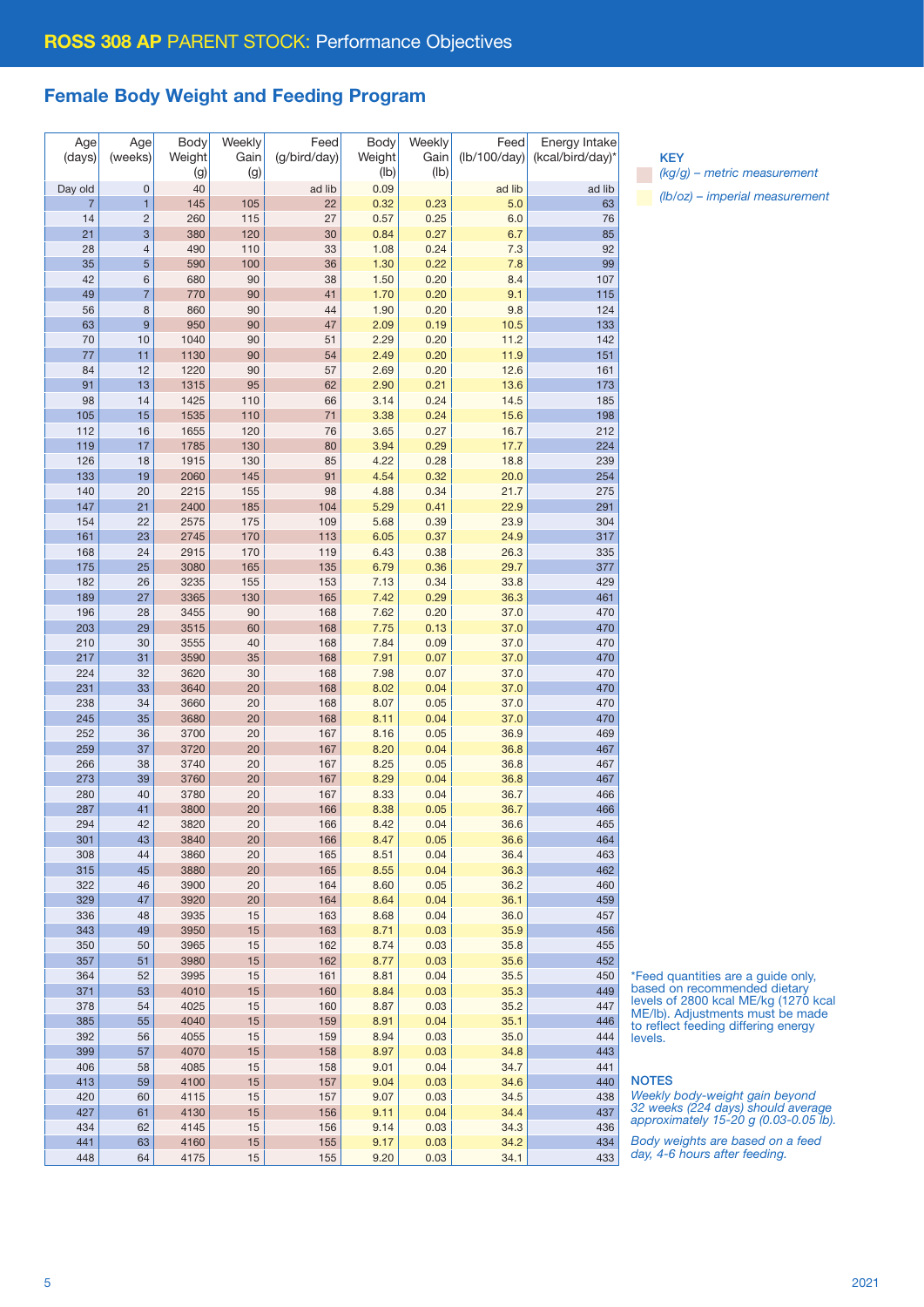# Female Feeding into Lay

| Hen-day (%) | Daily energy intake<br>(kcal/bird/day)* | Feed intake<br>(g/bird/day) | Feed<br>increase (g/<br>bird/day) |
|-------------|-----------------------------------------|-----------------------------|-----------------------------------|
| 5           | 377                                     | 135                         |                                   |
| 10          | 383                                     | 137                         | $\overline{2}$                    |
| 15          | 389                                     | 139                         | $\overline{c}$                    |
| 20          | 394                                     | 141                         | $\overline{2}$                    |
| 25          | 400                                     | 143                         | $\overline{c}$                    |
| 30          | 405                                     | 145                         | $\overline{2}$                    |
| 35          | 414                                     | 148                         | 3                                 |
| 40          | 422                                     | 151                         | 3                                 |
| 45          | 431                                     | 154                         | 3                                 |
| 50          | 439                                     | 157                         | 3                                 |
| 55          | 447                                     | 160                         | 3                                 |
| 65          | 459                                     | 164                         | $\overline{4}$                    |
| >75         | 470                                     | 168                         | $\overline{4}$                    |

\*Daily energy and feed intakes are based on current recommended dietary levels of energy [2800 kcal ME/kg (1270 kcal ME/lb)] and assuming an ambient temperature of 20 - 21°C (68-70°F).

### **NOTES**

*Feeding programs should be adjusted according to actual feed intake at 5% hen-day production. It may be necessary to adjust feed amounts daily (rather than every 5% as given in the table), taking into account the rate of daily production. Adjustments to feed amounts will need to be made if dietary energy levels are different to those recommended or if environmental temperatures are warmer or cooler than assumed here.*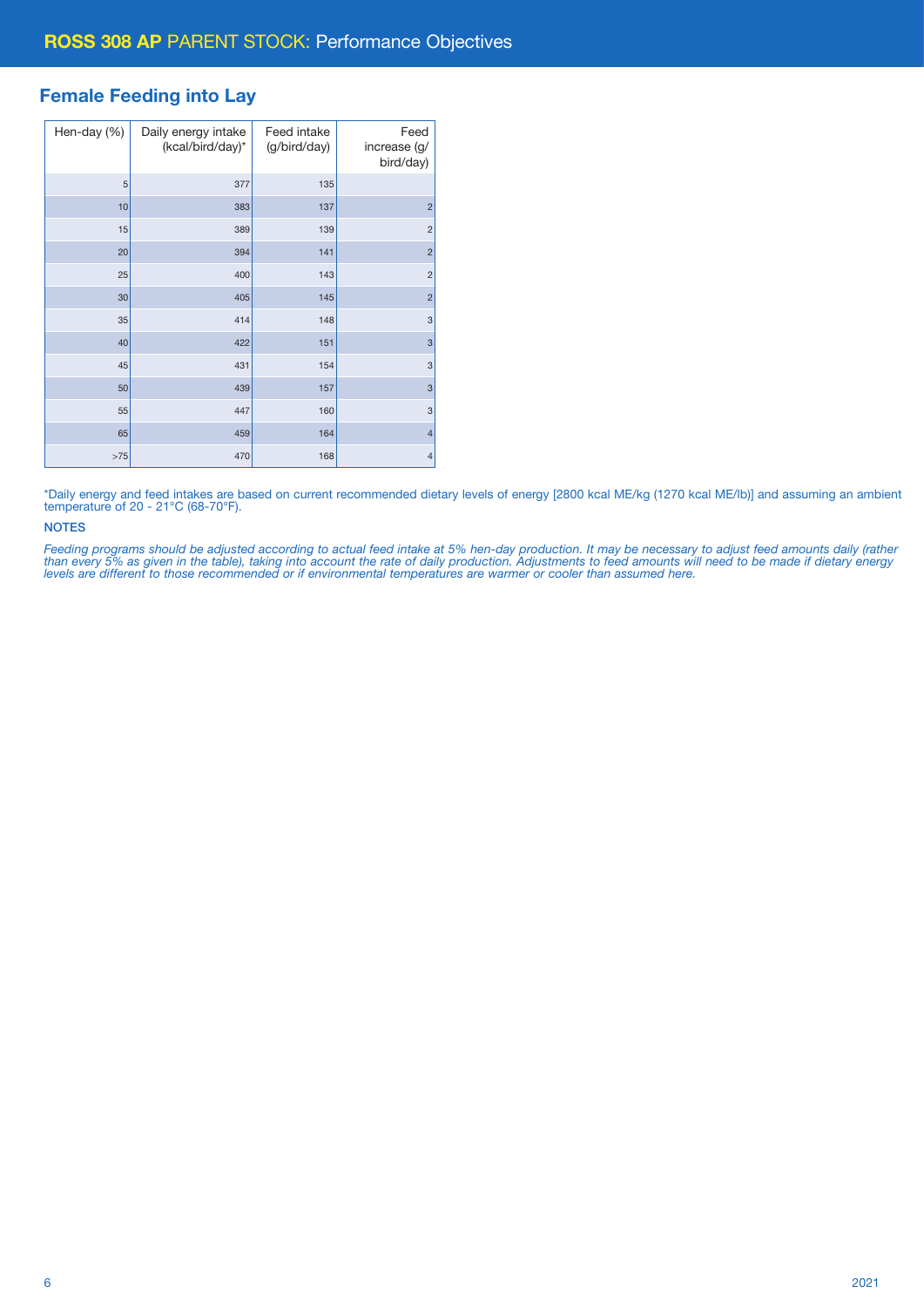# Weekly Egg Production

| Week of<br>Production    | Age<br>(days) | Age<br>(weeks) | Hen-Housed<br>(%) | Hen-Week<br>$(%)^*$ | Eggs/Bird/<br>Week | Eggs/Bird/<br>Cum. | Hatching<br>Eggs/Bird/ | Eggs/Bird/     | Hatching Hatching Egg<br>Utilization | <b>Hatching Egg</b><br>Utilization |
|--------------------------|---------------|----------------|-------------------|---------------------|--------------------|--------------------|------------------------|----------------|--------------------------------------|------------------------------------|
|                          |               |                |                   |                     | Hen-Housed         | Hen-Housed         | Week**                 | Cum.           | Weekly                               | Cum.                               |
| $\mathbf{1}$             | 175           | 25             | 4.9               | 4.9                 | 0.3                | 0.3                |                        |                |                                      |                                    |
| $\overline{c}$           | 182           | 26             | 27.5              | 27.6                | 1.9                | 2.3                | 1.5                    | 1.5            | 78.0                                 | 66.3                               |
| 3                        | 189           | 27             | 57.2              | 57.5                | 4.0                | 6.3                | 3.3                    | 4.8            | 83.6                                 | 77.4                               |
| $\overline{\mathcal{L}}$ | 196           | 28             | 77.0              | 77.6                | 5.4                | 11.7               | 4.8                    | 9.6            | 89.0                                 | 82.8                               |
| 5                        | 203           | 29             | 84.6              | 85.5                | 5.9                | 17.6               | 5.6                    | 15.2           | 94.0                                 | 86.5                               |
| 6                        | 210           | 30             | 86.5              | 87.5                | 6.1                | 23.6               | 5.9                    | 21.1           | 97.0                                 | 89.2                               |
| $\overline{7}$           | 217           | 31             | 85.8              | 87.0                | 6.0                | 29.6               | 5.9                    | 27.0           | 97.9                                 | 91.0                               |
| 8                        | 224           | 32             | 85.1              | 86.5                | 6.0                | 35.6               | 5.8                    | 32.8           | 98.0                                 | 92.2                               |
| $9$                      | 231           | 33             | 84.5              | 86.0                | 5.9                | 41.5               | 5.8                    | 38.6           | 97.9                                 | 93.0                               |
| 10                       | 238           | 34             | 83.3              | 85.0                | 5.8                | 47.3               | 5.7                    | 44.3           | 97.9                                 | 93.6                               |
| 11                       | 245           | 35             | 82.2              | 84.0                | 5.8                | 53.1               | 5.6                    | 49.9           | 98.0                                 | 94.1                               |
| 12                       | 252           | 36             | 81.0              | 83.0                | 5.7                | 58.8               | 5.6                    | 55.5           | 98.0                                 | 94.4                               |
| 13                       | 259           | 37             | 79.9              | 82.0                | 5.6                | 64.4               | 5.5                    | 61.0           | 97.9                                 | 94.7                               |
| 14                       | 266           | 38             | 78.8              | 81.0                | 5.5                | 69.9               | 5.4                    | 66.4           | 97.8                                 | 95.0                               |
| 15                       | 273           | 39             | 77.6              | 80.0                | 5.4                | 75.3               | 5.3                    | 71.7           | 97.7                                 | 95.2                               |
| 16                       | 280           | 40             | 76.5              | 79.0                | 5.4                | 80.7               | 5.2                    | 76.9           | 97.7                                 | 95.3                               |
| 17                       | 287           | 41             | 75.1              | 77.7                | 5.3                | 85.9               | 5.1                    | 82.0           | 97.7                                 | 95.5                               |
| 18                       | 294           | 42             | 73.7              | 76.4                | 5.2                | 91.1               | 5.0                    | 87.1           | 97.7                                 | 95.6                               |
| 19                       | 301           | 43             | 72.3              | 75.1                | 5.1                | 96.1               | 4.9                    | 92.0           | 97.7                                 | 95.7                               |
| 20                       | 308           | 44             | 70.9              | 73.9                | 5.0                | 101.1              | 4.8                    | 96.9           | 97.7                                 | 95.8                               |
| 21                       | 315           | 45             | 69.6              | 72.7                | 4.9                | 106.0              | 4.8                    | 101.6          | 97.6                                 | 95.9                               |
| 22                       | 322           | 46             | 68.3              | 71.5                | 4.8                | 110.8              | 4.7                    | 106.3          | 97.5                                 | 96.0                               |
| 23                       | 329           | 47             | 67.0              | 70.3                | 4.7                | 115.4              | 4.6                    | 110.9          | 97.4                                 | 96.0                               |
| 24                       | 336           | 48             | 65.8              | 69.1                | 4.6                | 120.0              | 4.5                    | 115.3          | 97.3                                 | 96.1                               |
| 25<br>26                 | 343           | 49<br>50       | 64.5<br>63.2      | 67.9<br>66.7        | 4.5<br>4.4         | 124.6<br>129.0     | 4.4                    | 119.7<br>124.0 | 97.2<br>97.1                         | 96.1<br>96.2                       |
|                          | 350           |                |                   |                     |                    |                    | 4.3                    |                |                                      |                                    |
| 27<br>28                 | 357<br>364    | 51<br>52       | 61.9<br>60.7      | 65.5<br>64.3        | 4.3<br>4.2         | 133.3<br>137.6     | 4.2<br>4.1             | 128.2<br>132.3 | 97.0<br>96.9                         | 96.2<br>96.2                       |
| 29                       | 371           | 53             | 59.4              | 63.1                | 4.2                | 141.7              | 4.0                    | 136.4          | 96.8                                 | 96.2                               |
| 30                       | 378           | 54             | 58.2              | 61.9                | 4.1                | 145.8              | 3.9                    | 140.3          | 96.7                                 | 96.2                               |
| 31                       | 385           | 55             | 56.9              | 60.7                | 4.0                | 149.8              | 3.8                    | 144.2          | 96.6                                 | 96.2                               |
| 32                       | 392           | 56             | 55.7              | 59.5                | 3.9                | 153.7              | 3.8                    | 147.9          | 96.5                                 | 96.3                               |
| 33                       | 399           | 57             | 54.4              | 58.3                | 3.8                | 157.5              | 3.7                    | 151.6          | 96.4                                 | 96.3                               |
| 34                       | 406           | 58             | 53.2              | 57.1                | 3.7                | 161.2              | 3.6                    | 155.2          | 96.3                                 | 96.3                               |
| 35                       | 413           | 59             | 52.0              | 55.9                | 3.6                | 164.9              | 3.5                    | 158.7          | 96.2                                 | 96.3                               |
| 36                       | 420           | 60             | 50.8              | 54.7                | 3.6                | 168.4              | 3.4                    | 162.1          | 96.1                                 | 96.3                               |
| 37                       | 427           | 61             | 49.5              | 53.5                | 3.5                | 171.9              | 3.3                    | 165.4          | 96.0                                 | 96.2                               |
| 38                       | 434           | 62             | 48.3              | 52.3                | 3.4                | 175.3              | 3.2                    | 168.7          | 96.0                                 | 96.2                               |
| 39                       | 441           | 63             | 47.1              | 51.1                | 3.3                | 178.6              | 3.2                    | 171.8          | 95.9                                 | 96.2                               |
| 40                       | 448           | 64             | 45.9              | 49.9                | 3.2                | 181.8              | 3.1                    | 174.9          | 95.8                                 | 96.2                               |

*\* Hen-week (%) is based on the assumption that cumulative mortality in lay is 8% with 0.2% mortality per week.*

*\*\* A hatching egg is considered to be an egg which is 50 g (21.2 oz/dozen) or heavier.*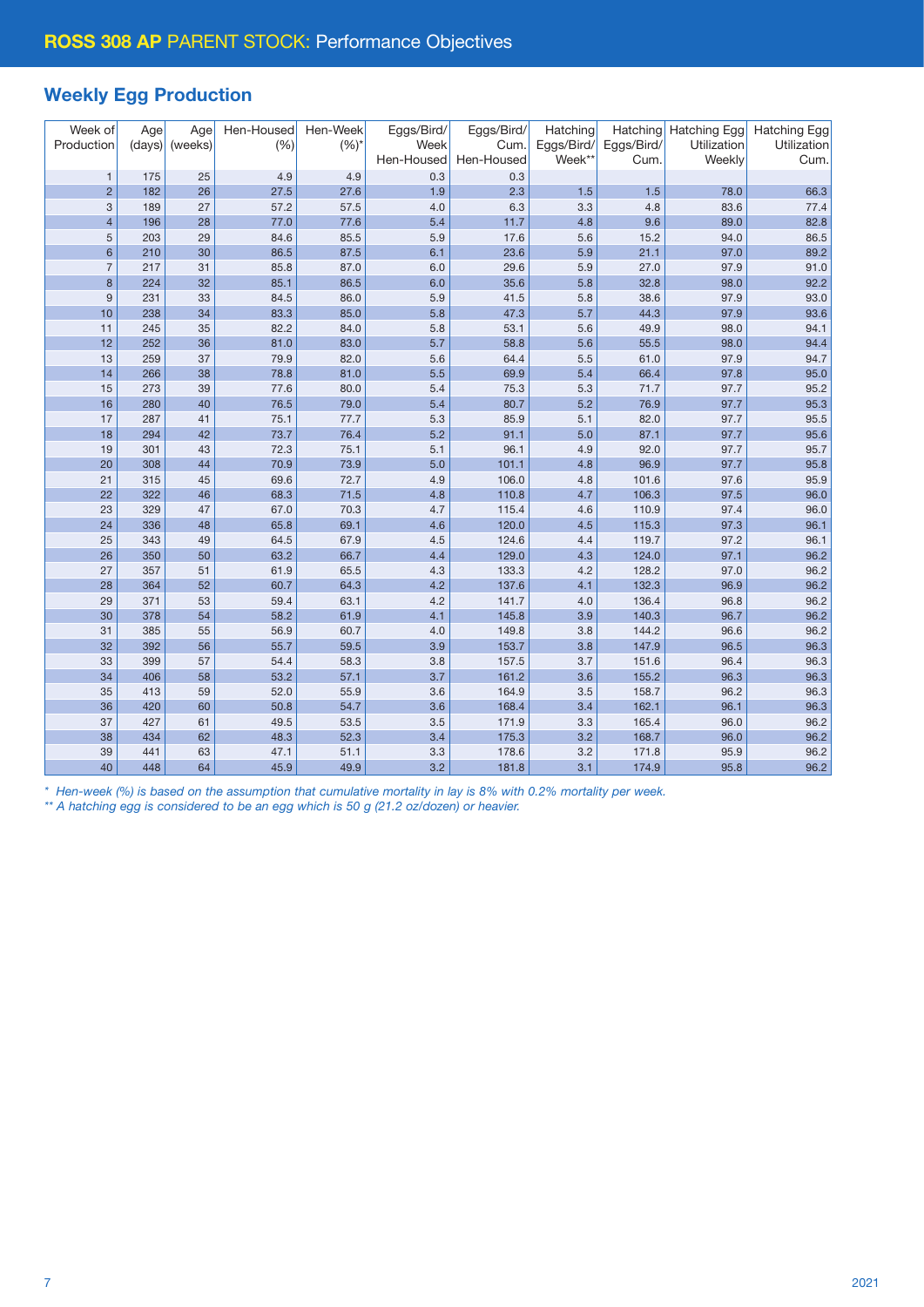# Weekly Hatchability and Chick Production

| Week of<br>Production | Age<br>(days) | Age<br>(weeks) | Hatch All<br>Eggs<br>$(%)^*$ | Cum.<br>Hatchability<br>(%) | Chicks/Week<br>Hen-Housed | Cum. Chicks<br>Hen-Housed |
|-----------------------|---------------|----------------|------------------------------|-----------------------------|---------------------------|---------------------------|
| $\mathbf{1}$          | 175           | 25             |                              |                             |                           |                           |
| $\overline{2}$        | 182           | 26             | 77.8                         | 77.8                        | 1.2                       | 1.2                       |
| 3                     | 189           | 27             | 81.4                         | 80.3                        | 2.7                       | 3.9                       |
| $\overline{4}$        | 196           | 28             | 84.2                         | 82.2                        | 4.0                       | 7.9                       |
| 5                     | 203           | 29             | 86.2                         | 83.7                        | 4.8                       | 12.7                      |
| $6\phantom{1}6$       | 210           | 30             | 87.8                         | 84.8                        | 5.2                       | 17.9                      |
| $\overline{7}$        | 217           | 31             | 88.9                         | 85.7                        | 5.2                       | 23.1                      |
| 8                     | 224           | 32             | 89.6                         | 86.4                        | 5.2                       | 28.3                      |
| 9                     | 231           | 33             | 90.1                         | 87.0                        | 5.2                       | 33.6                      |
| 10                    | 238           | 34             | 90.4                         | 87.4                        | 5.2                       | 38.7                      |
| 11                    | 245           | 35             | 90.5                         | 87.7                        | 5.1                       | 43.8                      |
| 12                    | 252           | 36             | 90.4                         | 88.0                        | 5.0                       | 48.8                      |
| 13                    | 259           | 37             | 90.3                         | 88.2                        | 4.9                       | 53.8                      |
| 14                    | 266           | 38             | 90.0                         | 88.4                        | 4.9                       | 58.6                      |
| 15                    | 273           | 39             | 89.7                         | 88.5                        | 4.8                       | 63.4                      |
| 16                    | 280           | 40             | 89.3                         | 88.5                        | 4.7                       | 68.1                      |
| 17                    | 287           | 41             | 88.9                         | 88.5                        | 4.6                       | 72.6                      |
| 18                    | 294           | 42             | 88.4                         | 88.5                        | 4.5                       | 77.1                      |
| 19                    | 301           | 43             | 87.9                         | 88.5                        | 4.3                       | 81.4                      |
| 20                    | 308           | 44             | 87.4                         | 88.4                        | 4.2                       | 85.7                      |
| 21                    | 315           | 45             | 86.8                         | 88.4                        | 4.1                       | 89.8                      |
| 22                    | 322           | 46             | 86.2                         | 88.3                        | 4.0                       | 93.8                      |
| 23                    | 329           | 47             | 85.6                         | 88.2                        | 3.9                       | 97.7                      |
| 24                    | 336           | 48             | 85.0                         | 88.0                        | 3.8                       | 101.5                     |
| 25                    | 343           | 49             | 84.4                         | 87.9                        | 3.7                       | 105.2                     |
| 26                    | 350           | 50             | 83.7                         | 87.8                        | 3.6                       | 108.8                     |
| 27                    | 357           | 51             | 83.0                         | 87.6                        | 3.5                       | 112.3                     |
| 28                    | 364           | 52             | 82.3                         | 87.4                        | 3.4                       | 115.7                     |
| 29                    | 371           | 53             | 81.6                         | 87.3                        | 3.3                       | 119.0                     |
| 30                    | 378           | 54             | 80.9                         | 87.1                        | 3.2                       | 122.2                     |
| 31                    | 385           | 55             | 80.2                         | 86.9                        | 3.1                       | 125.3                     |
| 32                    | 392           | 56             | 79.4                         | 86.7                        | 3.0                       | 128.3                     |
| 33                    | 399           | 57             | 78.7                         | 86.5                        | 2.9                       | 131.2                     |
| 34                    | 406           | 58             | 77.9                         | 86.3                        | 2.8                       | 134.0                     |
| 35                    | 413           | 59             | 77.1                         | 86.1                        | 2.7                       | 136.6                     |
| 36                    | 420           | 60             | 76.3                         | 85.9                        | 2.6                       | 139.3                     |
| 37                    | 427           | 61             | 75.5                         | 85.7                        | 2.5                       | 141.8                     |
| 38<br>39              | 434<br>441    | 62             | 74.7                         | 85.5                        | 2.4                       | 144.2<br>146.5            |
|                       |               | 63             | 73.8                         | 85.3                        | 2.3                       |                           |
| 40                    | 448           | 64             | 73.0                         | 85.1                        | 2.2                       | 148.8                     |

*\* Hatchability is based on an average egg age of 3 days. Hatchability will drop by 0.5% per day of storage between 7 and 11 days.*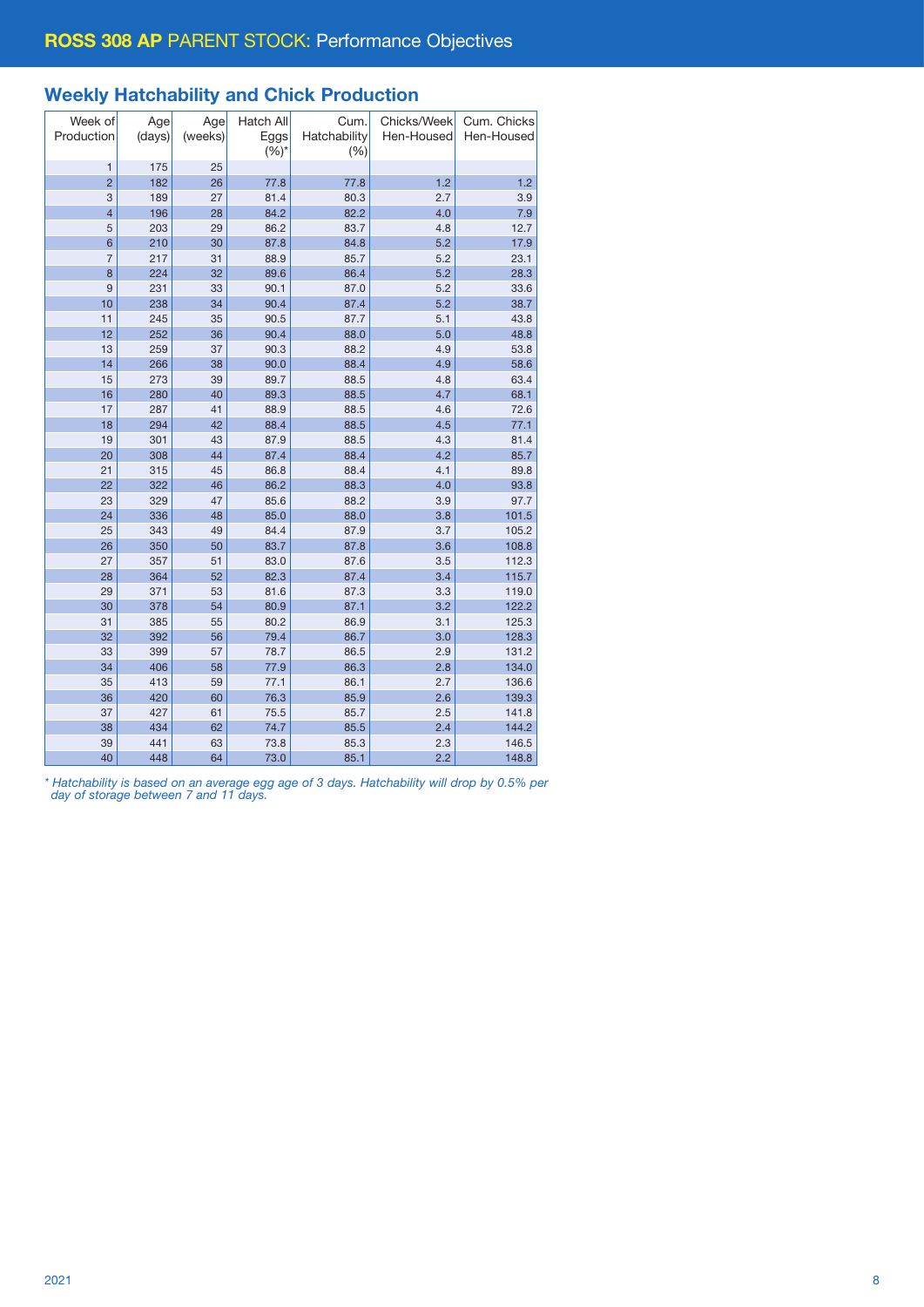# Weekly Egg Weight and Egg Mass

|                |        |         |          |            |          |            | <b>KEY</b>     |
|----------------|--------|---------|----------|------------|----------|------------|----------------|
| Week of        | Age    | Age     | Hen-Week | Egg Weight | Egg Mass | Egg Weight | $(kg/g) - m$   |
| Production     | (days) | (weeks) | (% )     | (g)        | $(g)^*$  | (oz/dozen) |                |
| $\mathbf{1}$   | 175    | 25      | 4.9      | 50.1       | 2.4      | 21.2       | $(lb/oz) - in$ |
| $\overline{c}$ | 182    | 26      | 27.6     | 52.3       | 14.4     | 22.1       |                |
| 3              | 189    | 27      | 57.5     | 53.9       | 31.0     | 22.8       |                |
| $\overline{4}$ | 196    | 28      | 77.6     | 55.5       | 43.1     | 23.5       |                |
| 5              | 203    | 29      | 85.5     | 56.8       | 48.6     | 24.0       |                |
| 6              | 210    | 30      | 87.5     | 58.0       | 50.8     | 24.6       |                |
| $\overline{7}$ | 217    | 31      | 87.0     | 59.0       | 51.3     | 25.0       |                |
| 8              | 224    | 32      | 86.5     | 59.8       | 51.7     | 25.3       |                |
| $\overline{9}$ | 231    | 33      | 86.0     | 60.4       | 52.0     | 25.6       |                |
| 10             | 238    | 34      | 85.0     | 61.0       | 51.9     | 25.8       |                |
| 11             | 245    | 35      | 84.0     | 61.6       | 51.8     | 26.1       |                |
| 12             | 252    | 36      | 83.0     | 62.1       | 51.6     | 26.3       |                |
| 13             | 259    | 37      | 82.0     | 62.5       | 51.3     | 26.5       |                |
| 14             | 266    | 38      | 81.0     | 62.9       | 51.0     | 26.6       |                |
| 15             | 273    | 39      | 80.0     | 63.3       | 50.7     | 26.8       |                |
| 16             | 280    | 40      | 79.0     | 63.7       | 50.3     | 27.0       |                |
| 17             | 287    | 41      | 77.7     | 64.0       | 49.8     | 27.1       |                |
| 18             | 294    | 42      | 76.4     | 64.4       | 49.2     | 27.3       |                |
| 19             | 301    | 43      | 75.1     | 64.7       | 48.6     | 27.4       |                |
| 20             | 308    | 44      | 73.9     | 65.1       | 48.1     | 27.6       |                |
| 21             | 315    | 45      | 72.7     | 65.4       | 47.5     | 27.7       |                |
| 22             | 322    | 46      | 71.5     | 65.8       | 47.0     | 27.9       |                |
| 23             | 329    | 47      | 70.3     | 66.1       | 46.4     | 28.0       |                |
| 24             | 336    | 48      | 69.1     | 66.5       | 45.9     | 28.1       |                |
| 25             | 343    | 49      | 67.9     | 66.8       | 45.3     | 28.3       |                |
| 26             | 350    | 50      | 66.7     | 67.2       | 44.8     | 28.4       |                |
| 27             | 357    | 51      | 65.5     | 67.5       | 44.2     | 28.6       |                |
| 28             | 364    | 52      | 64.3     | 67.9       | 43.6     | 28.7       |                |
| 29             | 371    | 53      | 63.1     | 68.2       | 43.0     | 28.9       |                |
| 30             | 378    | 54      | 61.9     | 68.5       | 42.4     | 29.0       |                |
| 31             | 385    | 55      | 60.7     | 68.8       | 41.8     | 29.1       |                |
| 32             | 392    | 56      | 59.5     | 69.1       | 41.1     | 29.2       |                |
| 33             | 399    | 57      | 58.3     | 69.4       | 40.5     | 29.4       |                |
| 34             | 406    | 58      | 57.1     | 69.6       | 39.7     | 29.5       |                |
| 35             | 413    | 59      | 55.9     | 69.8       | 39.0     | 29.5       |                |
| 36             | 420    | 60      | 54.7     | 70.0       | 38.3     | 29.6       |                |
| 37             | 427    | 61      | 53.5     | 70.1       | 37.5     | 29.7       |                |
| 38             | 434    | 62      | 52.3     | 70.2       | 36.7     | 29.7       |                |
| 39             | 441    | 63      | 51.1     | 70.3       | 35.9     | 29.8       | * Egg mass (g) |
| 40             | 448    | 64      | 49.9     | 70.4       | 35.1     | 29.8       |                |
|                |        |         |          |            |          |            |                |

| KEY                           |
|-------------------------------|
| $(kq/q)$ – metric measurement |

*(lb/oz) – imperial measurement*

*\* Egg mass (g) = Hen-week (%) x Egg weight (g)*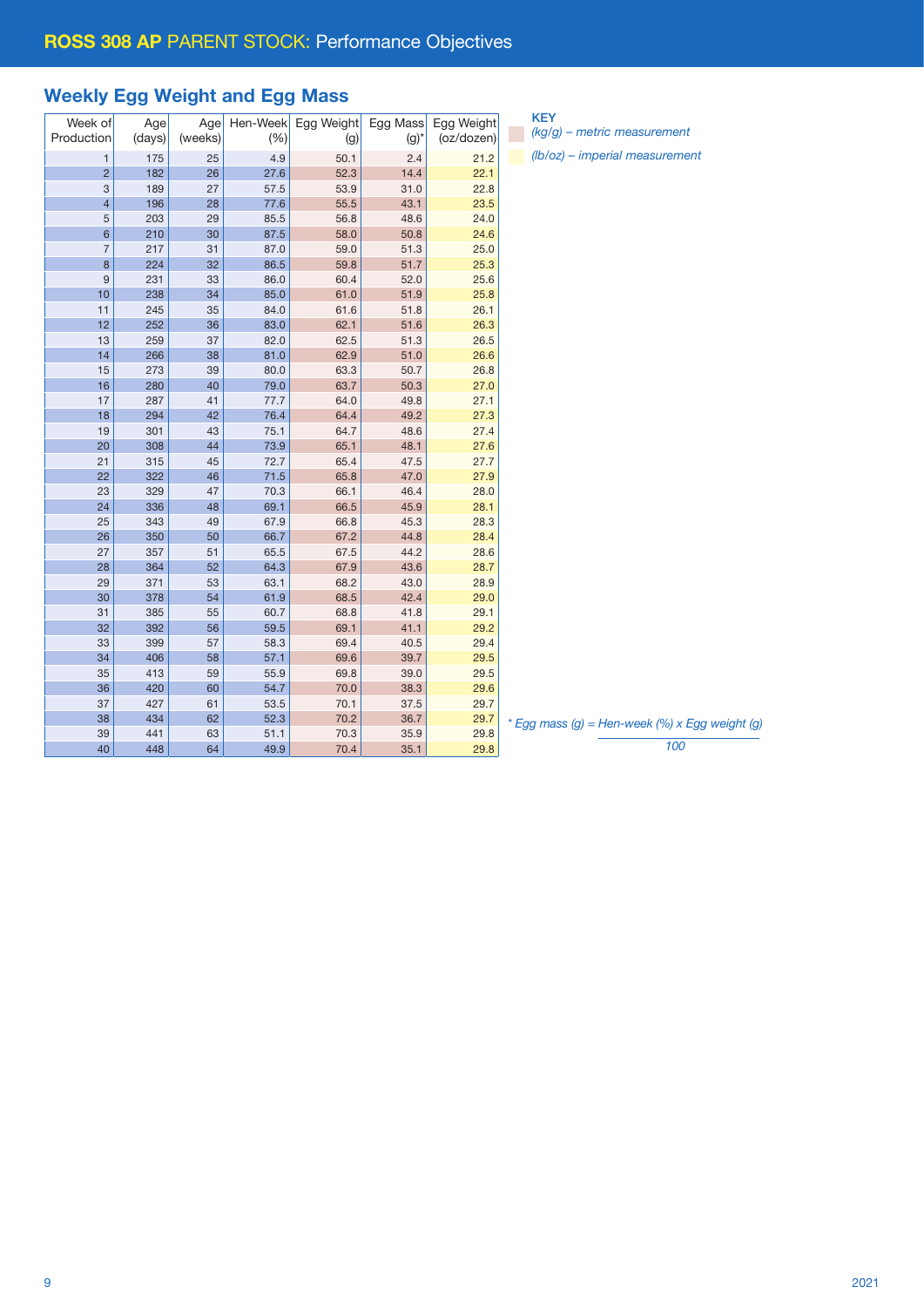# **Notes**  $\cdots$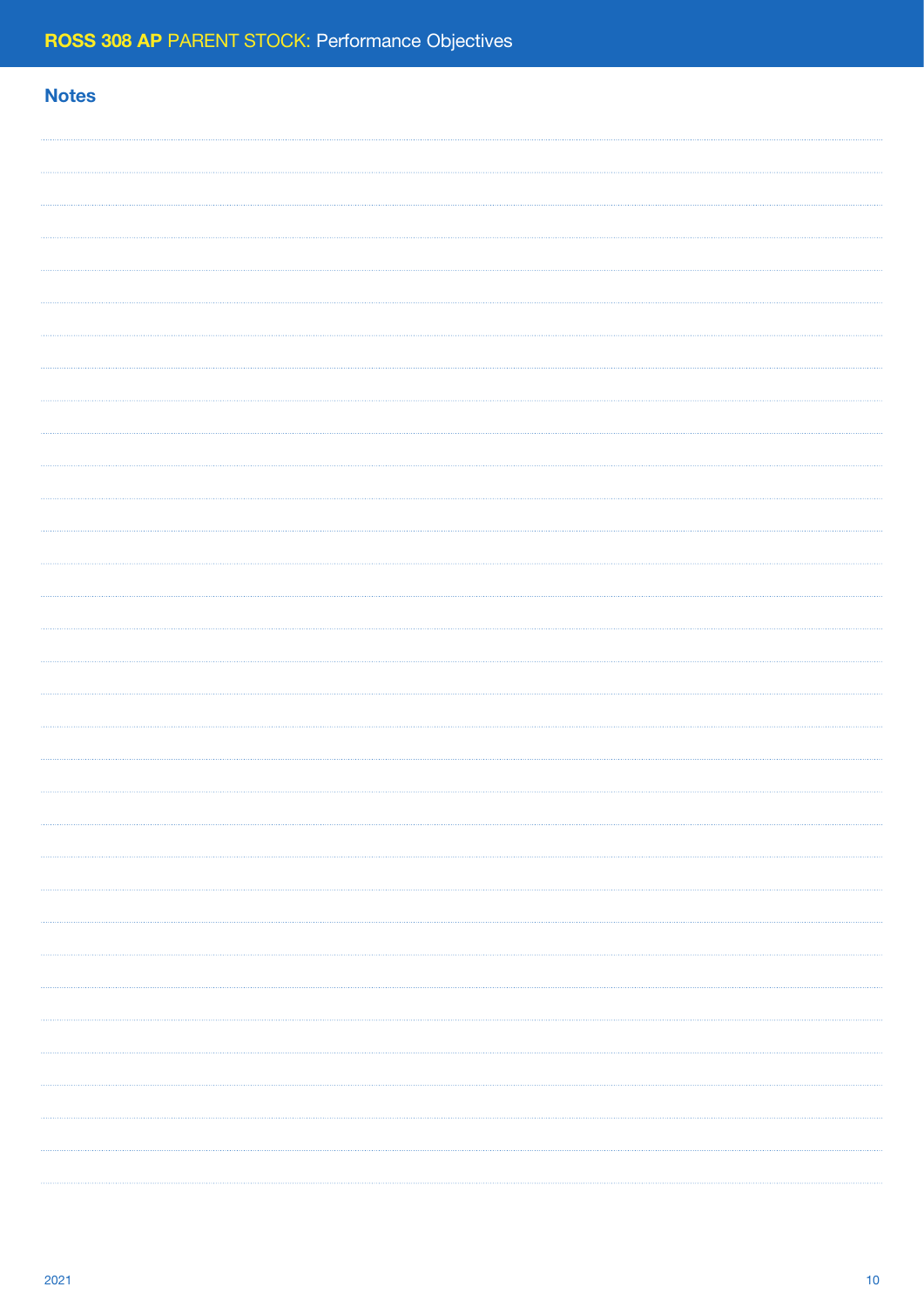# **Notes**  $\cdots$